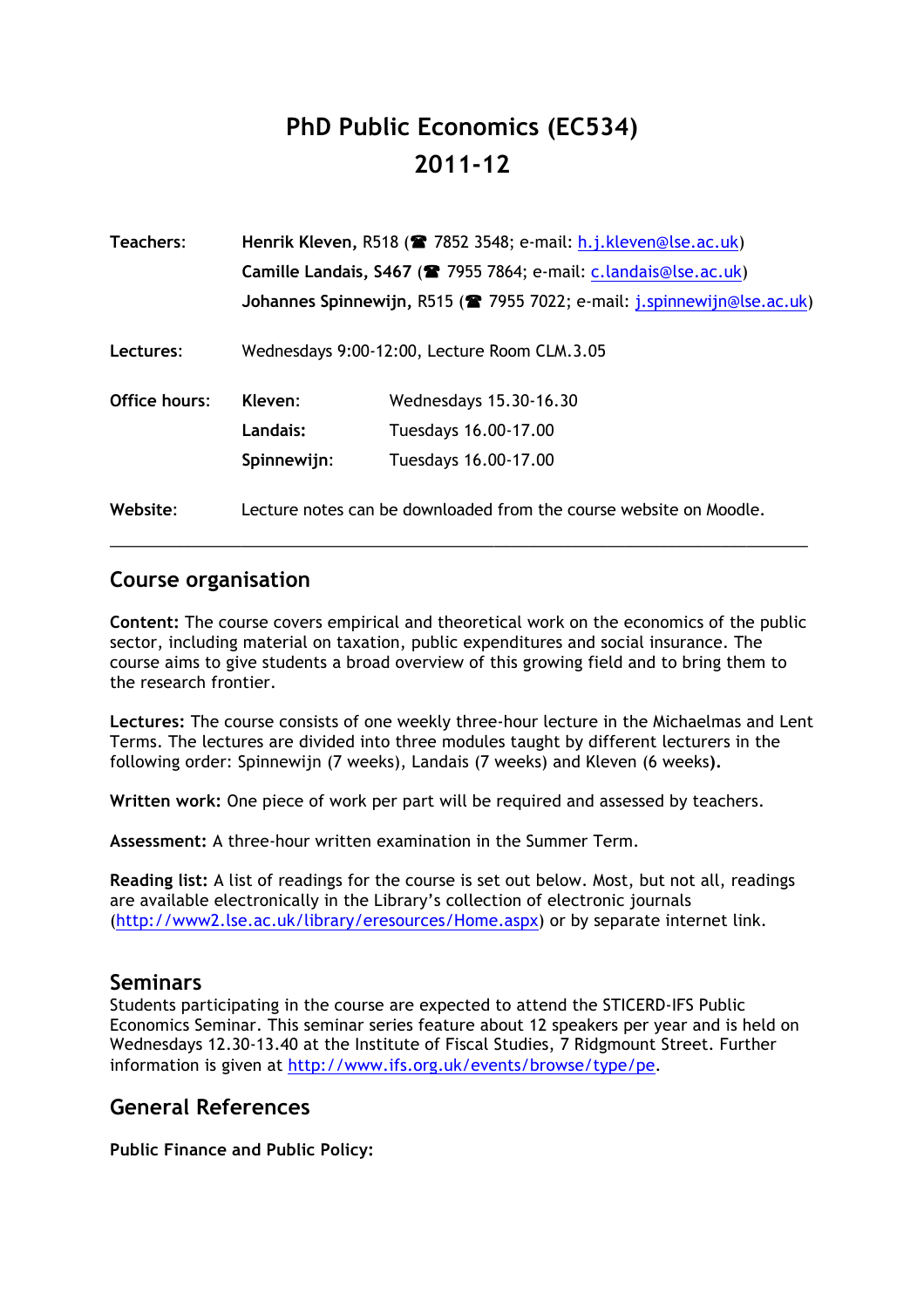Atkinson, A. and J. E. Stiglitz (1980). *Lectures on Public Economics*, McGraw-Hill, Singapore.

Auerbach, A. J. and M. Feldstein (eds.), *Handbook of Public Economics*, vol. 1 (1985), vol. 2 (1987), vol. 3 (2002), vol. 4 (2002), vol. 5 (forthcoming) Elsevier, Amsterdam.

Institute for Fiscal Studies (2010, 2011). *The Mirrlees Review: Reforming the Tax System for the 21st Century*, Volume 1 (Dimensions of Tax Design) and Volume 2 (Tax by Design), Oxford University Press, Oxford.

Kaplow, L. (2008). *The Theory of Taxation and Public Economics*, Princeton University Press, Princeton.

Laffont, J.-J. (1988) *Fundamentals of Public Economics*. MIT Press.

Myles, G. (1995). *Public Economics*, Cambridge University Press, Cambridge.

Salanié, B. (2003). *The Economics of Taxation*, MIT Press, Cambridge.

#### **Background References on Empirical Methods:**

Angrist, J. and A. Krueger (2001). "Instrumental Variables and the Search for Identification: From Supply and Demand to Natural Experiments." *Journal of Economic Perspectives* 15, 69-87.

Angrist, J. and S. Pischke (2009). *Mostly Harmless Econometrics: An Empiricist's Companion*, Princeton University Press, Princeton.

Bertrand, M., E. Duflo, and S. Mullainathan (2004). "How Much Should We Trust Differences-in-Differences Estimates?" *Quarterly Journal of Economics* 119, 249-275.

Duflo, E. (2002). "Empirical Methods." MIT Mimeo.

Meyer, B. (1995). "Natural and Quasi-Experiments in Economics." *Journal of Business and Economic Statistics* 13, 151-161.

\_\_\_\_\_\_\_\_\_\_\_\_\_\_\_\_\_\_\_\_\_\_\_\_\_\_\_\_\_\_\_\_\_\_\_\_\_\_\_\_\_\_\_\_\_\_\_\_\_\_\_\_\_\_\_\_\_\_\_\_\_\_\_\_\_\_\_\_\_\_\_\_\_\_\_\_\_\_\_\_

#### **Lecture Topics and Readings**

Required readings are in bold. Other readings emphasized in class are marked by [∗]

#### **Lectures 1-7: Johannes Spinnewijn**

#### **1. Social Insurance and Moral Hazard**

(a) Rationales for SI, (b) Moral hazard: theory and empirical implementation (c) Unemployment Insurance, (extra) Disability Insurance and Worker's Compensation

Baily, M. (1978). "Some Aspects of Optimal Unemployment Insurance," *Journal of Public Economics* 10, 379-402.

[∗] Card, D., Chetty, R. and A. Weber (2007). "Cash-on-Hand and Competing Models of Intertemporal Behavior: New Evidence from the Labor Market," *Quarterly Journal of Economics* 122(4), 1511-1560.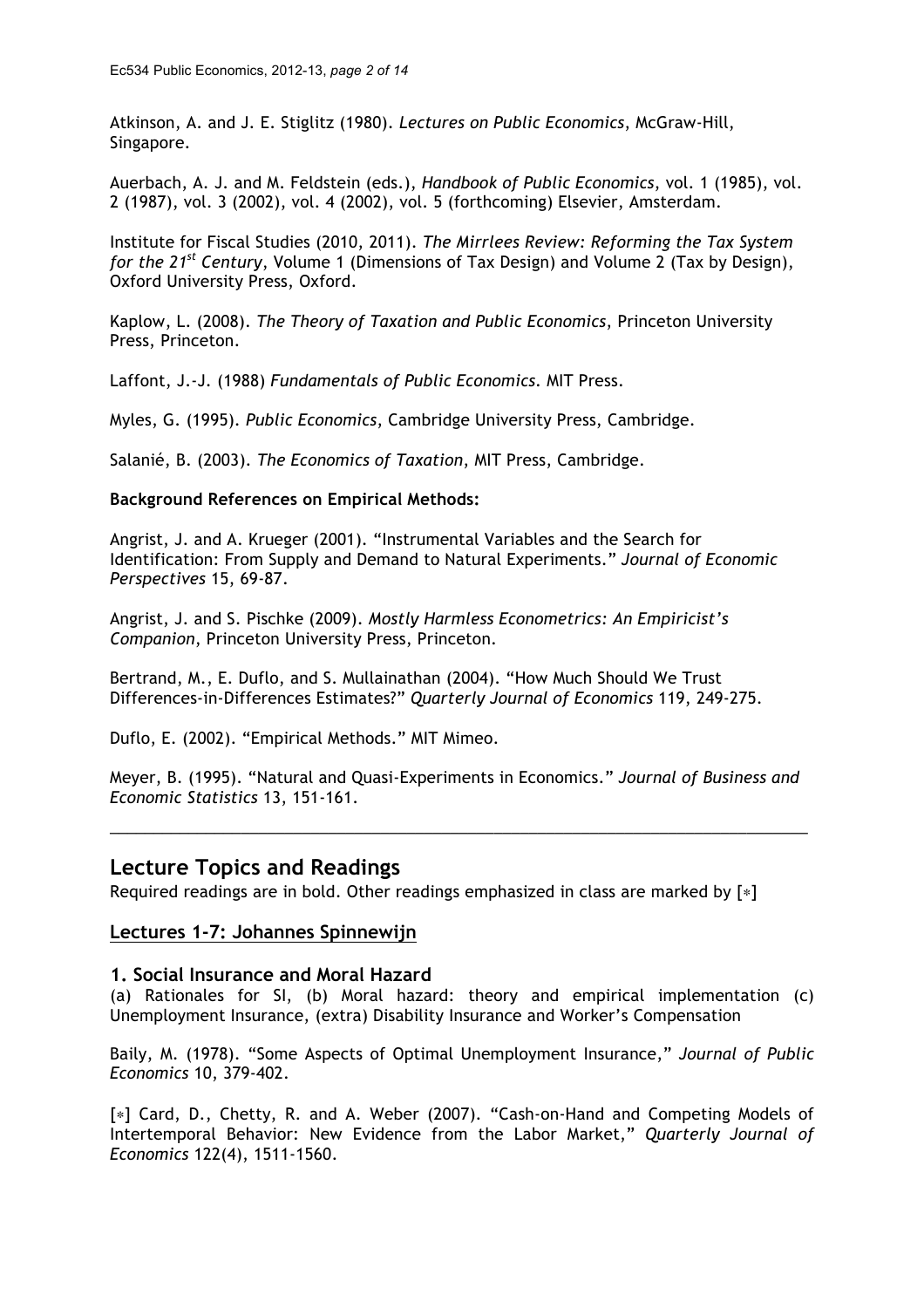[∗] Chetty R. (2008). "Moral Hazard vs. Liquidity and Optimal Unemployment Insurance," *Journal of Political Economy* 116(2), 173-234.

**Chetty R. (2009).** "Sufficient Statistics for Welfare Analysis: A Bridge Between Structural and Reduced-Form Methods," *Annual Review of Economics* 1, 451-488.

**Chetty, R. and Finkelstein, A. (2012).** "Social Insurance: Connecting Theory to Data," forthcoming in Handbook of Public Economics, Vol 5.

**Gruber, J. (1997).** "The Consumption Smoothing Benefits of Unemployment Insurance," *American Economic Review* 87, 192-205.

Feldstein, M. (1978). "The Effect of Unemployment Insurance on Temporary Layoff Unemployment," *American Economic Review* 65, 834-846.

Feldstein, M. and D. Altman (2007), "Unemployment Insurance Savings Accounts," *Tax Policy and the Economy* 21, 35-64.

[∗] Meyer, B. (1990) "Unemployment Insurance and Unemployment Spells," *Econometrica* 58, 757-782.

Meyer, B. (1995) "Lessons from the U.S. Unemployment Insurance Experiments," *Journal of Economic Literature* 33, 91-131.

[\*] Krueger, A. and B. Meyer (2004). "Labor Supply Effects of Social Insurance," in A. Auerbach and M. Feldstein (eds.), *Handbook of Public Economics* Vol. 4, Elsevier, Amsterdam. Also available as NBER Working Paper No. 9014.

Krueger, A. and A. Mueller (2010). "Job search and unemployment insurance: New evidence from time use data," *Journal of Public Economics* 94, 298-307.

Schmieder, J., Von Wachter, T. and S. Bender (2011). "The Effects of Extended Unemployment Insurance Over the Business Cycle: Regression Discontinuity Estimates over 20 years," *Quarterly Journal of Economics*, forthcoming.

[∗] Shavell, S. and L. Weiss (1979). "The Optimal Payment of Unemployment Insurance Benefits over Time," *Journal of Political Economy* 87, 1347-1362.

Shimer, R. and I. Werning (2007). "Reservation Wages and Unemployment Insurance," *Quarterly Journal of Economics* 122(3), 1145--1185.

Shimer, R. and I. Werning (2007). "Liquidity and Insurance for the Unemployed," *American Economic Review* 98(5), 1922-1942.

**Spinnewijn, J. (2009).** "Unemployed but Optimistic: Optimal Insurance Design with Biased Beliefs," http://personal.lse.ac.uk/spinnewi/biasedbeliefs.pdf.

On disability insurance:

Autor, D. and M. G. Duggan (2003). "The Rise In The Disability Rolls And The Decline In Unemployment," *Quarterly Journal of Economics*118 (1),157-205.

Bound, J. (1989). "The Health and Earnings of Rejected Disability Insurance Applicants," *American Economic Review* 79, 482-503.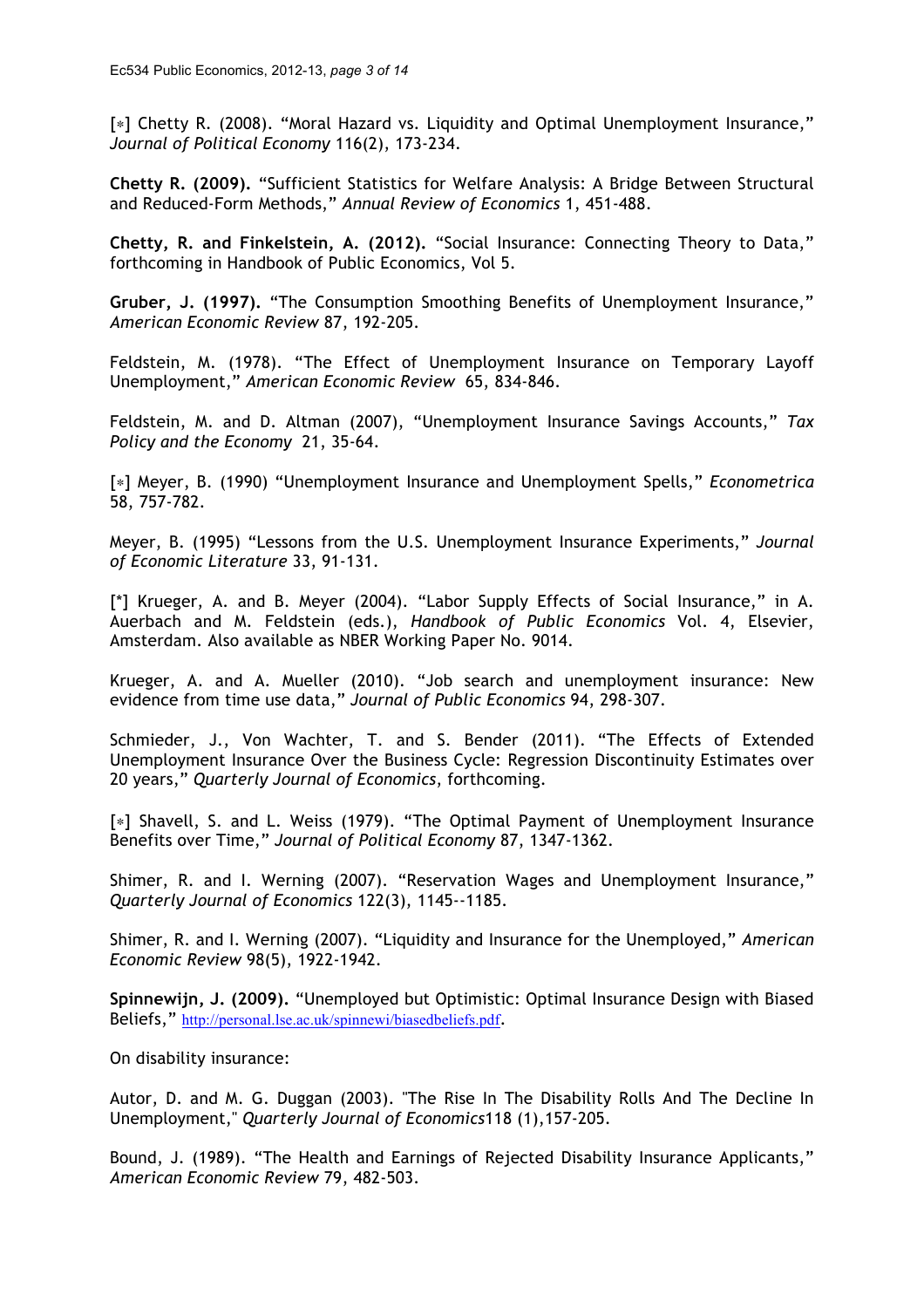Diamond, P. and E. Sheshinski (1995). "Economic Aspects of Optimal Disability Benefits," *Journal of Public Economics* 57, 1-24.

Parsons, D. (1991). "The Health and Earnings of Rejected Disability Insurance Applicants: Reply," *American Economic Review* 81, 1427-1434.

#### **2. Health Insurance and Adverse Selection**

(a) Rise in Health Spending, (b) Adverse Selection: Theory (c) Adverse Selection: Empirics (d) Impact of HI on Spending and Health

Arrow, K. (1963). "Uncertainty and the Welfare Economics of Medical Care," *American Economic Review* 53.5, 941-973.

[\*] Card, D., Dobkin, C. and N. Maestas (2008). "The Impact of Nearly Universal Insurance Coverage on Health Care Utilization and Health: Evidence from Medicare," *American Economic Review* 98(5), 2242–2258.

**Chetty, R. and Finkelstein, A. (2012).** "Social Insurance: Connecting Theory to Data," forthcoming in Handbook of Public Economics, Vol 5.

Currie, J. and J. Gruber (1996a). "Saving Babies: The Efficacy and Cost of Recent Changes in the Medicaid Eligibility of Pregnant Women," *Journal of Political Economy* 104(6), 1263- 1296.

**Currie, J. and J. Gruber (1996b).** "Health Insurance Eligibility, Utilitzation of Medical Care, and Child Health," *Quarterly Journal of Economics,* 111(2), 1263-1296.

Cutler, D. (2003). *Your Money or Your Life.* Oxford University Press, Oxford.

Cutler, D. (2004). "Health Care and the Public Sector", in A. Auerbach and M. Feldstein (eds.), *Handbook of Public Economics* Vol. 4, Elsevier, Amsterdam. Also available as NBER WP 8802.

Cutler, D. and J. Gruber (1996). "Does Public Insurance Crowd Out Private Insurance?" *Quarterly Journal of Economics* 111(2), 391-430.

**Einav, L., Finkelstein, A. and J. Levin (2010).** "Beyond Testing; Empirical Models of Insurance Markets," *Annual Review of Economics* 2, 311-336*.*

**Einav, L., Finkelstein, A. and M. Cullen. (2010).** "Estimating Welfare in Insurance Markets Using Variations in Prices," *Quarterly Journal of Economics,* 123(3): 877-921.

Einav, L., Finkelstein, A., and P. Schrimpf. (2010). "Optimal Mandates and the Welfare Cost of Asymmetric Information: Evidence from the U.K. Annuity Market," *Econometrica*  78(3), 1031-1092.

Finkelstein, A. (2007). "The Aggregate Effects of Health Insurance: Evidence from the Introduction of Medicare," *Quarterly Journal of Economics* 122(1), 1-37.

Gruber, J. (2007). Chapter 15 and 16. *Public Finance and Public Policy.* Worth Publishers, New York.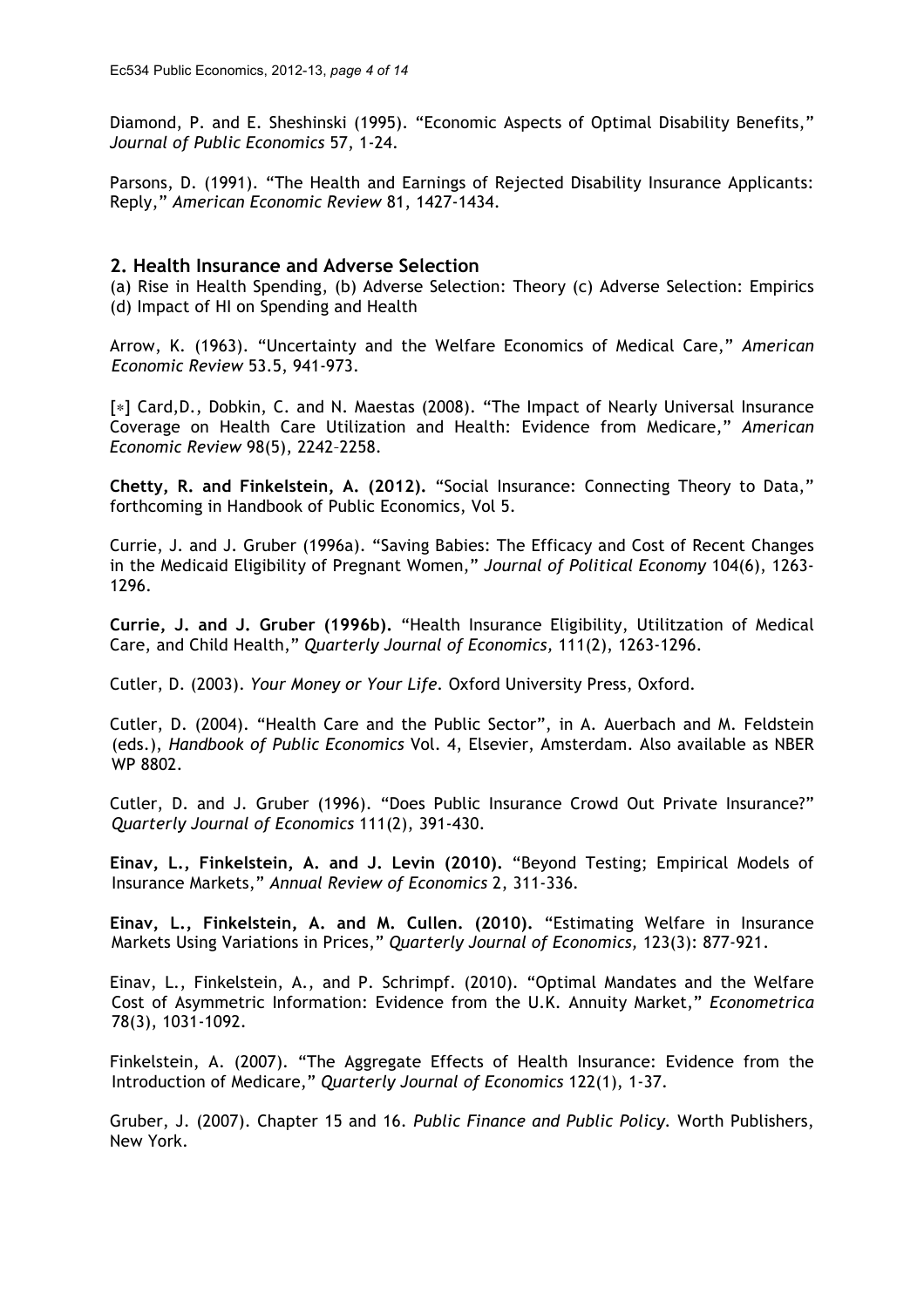Hall, R. and C. Jones (2005). "The Value of Life and the Rise in Health Spending." *Quarterly Journal of Economics* 122(1), 39-72.

Handel, B. (2011). "Adverse Selection and Switching Costs in Health Insurance Markets: When Nudging Hurts," mimeo.

Hendren, N. (2011). "Private Information and Insurance Rejections," mimeo.

Murphy, K. and R. Topel (2006). "The Value of Health and Longevity." *Journal of Political Economy* 114(5), 871-904.

[\*] Manning, W. et al. (1987). "Health Insurance and the Demand for Medical Care: Evidence from a Randomized Experiment", *American Economic Review* 77(3), 251-177.

[\*] Newhouse, J. (1992). "Medical Care Costs: How Much Welfare Loss?" *Journal of Economic Perspectives* 6(3), 3-21.

Pauly, W. (1986). "Taxation, Health Insurance, and Market Failure in Medical Care," *Journal of Economic Literature* 24(2), 629-675.

Rothschild, M. and J. Stiglitz (1976). "Equilibrium in Competitive Insurance Markets: An Essay on the Economics of Imperfect Information," *Quarterly Journal of Economics* 90(4), 629-650.

[\*] Spinnewijn, J. (2011). "Heterogeneity, Demand for Insurance and Adverse Selection." Mimeo, http://personal.lse.ac.uk/spinnewi/perceptions\_welfare.pdf

#### **3. Social Security**

(a) SS Design and Reform, (b) SS and Labor, (c) Annuities, (d) SS and savings

**Banks, J., Blundell, R. and S. Tanner (1998).** "Is There a Retirement-Savings Puzzle?," *The American Economic Review* 88(4),769-788.

**Barr, N. and P. Diamond (2006).** "The Economics of Pensions." *Oxford Review of Economic Policy* 22(1), 15-39.

Bernheim, D., Skinner, J. and S. Weinberg (2001) "Is There a Retirement-Savings Puzzle?" The American Economic Review 91(4), 832-857.

Brown, J., Kling, J., Mullainathan, S. and M. Wrobel (2008). "Why Don't People Insure Late Life Consumption? A Framing Explanation of the Under-Annuitization Puzzle." *American Economic Review*, 98(2): 304-309.

[∗] Carroll, G., Choi, J., Laibson, D., Madrian, B. and A. Metrick. "Optimal Defaults and Active Decisions." forthcoming *Quarterly Journal of Economics*.

[∗] Chetty, R., Friedman, J., Leth-Petersen, S., Nielsen, T. and T. Olsen (2012). "Active vs. Passive Decisions and Crowd-out in Retirement Savings Accounts: Evidence from Denmark", mimeo

Coile, C. and J. Gruber. "Social Security and Retirement," forthcoming *Review of Economics and Statistics.* (Also available as NBER Working Paper #7830 August 1 2000.)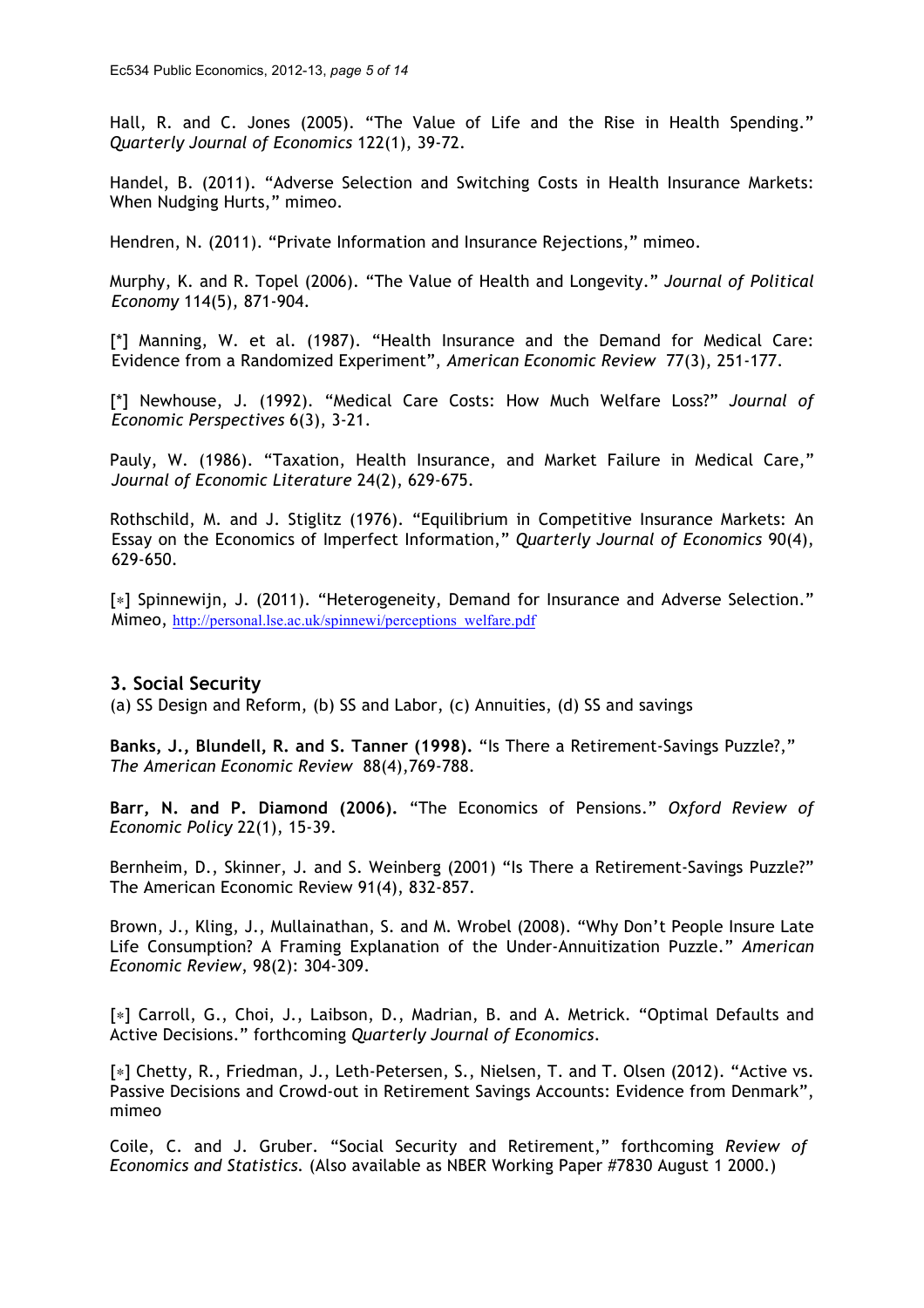[∗] Davidoff, T., Brown, J. and P. Diamond, "Annuities and Individual Welfare," American Economic Review 95(5), 1573-1590.

Diamond, P. (2004). "Social Security" Presidential Address to the AEA annual meetings, January 2004. *American Economic Review* 94(1), 1-24.

Diamond, P. and P. Orszag (2005). "Saving Social Security," Journal of Economic Perspectives 9(2), 11-32.

Einav, L., Finkelstein, A., and P. Schrimpf. "Optimal Mandates and the Welfare Cost of Asymmetric Information: Evidence from the U.K. Annuity Market," *Econometrica* 78(3), 1031-1092.

**Gruber, J. (2007). Chapter 13**. *Public Finance and Public Policy.* Worth Publishers, New York.

Guber, J. and D. Wise (1999), "Social Security Programs and Retirement Around the World: Introduction and Summary," in Jonathan Gruber and David Wise, eds., *Social Security and Retirement Around the World* (Chicago: University of Chicago Press), p. 1-36.

Feldstein, M. (1985). "The Optimal Level of Social Security Benefits," *Quarterly Journal of Economics* 100(2), 303-320.

Feldstein, M. (2005) "Rethinking Social Insurance" Presidential Address to the AEA annual meetings, January 2005, *American Economic Review* 95(1), 1-24.

[∗] Feldstein, M. and J. Liebman (2004). "Social Security," in A. Auerbach and M. Feldstein (eds.), *Handbook of Public Economics* Vol. 4, Elsevier, Amsterdam.

Finkelstein, A. and J. Poterba (2004). "Adverse Selection in Insurance Markets: Policyholder Evidence from the U.K. Annuity Market," *Journal of Political Economy* 112, 183-208.

Hurst, E. and M. Aguiar (2005). "Consumption vs. Expenditures," *Journal of Political Economy* 113(5), 919-948.

Madrian, B. and D. Shea (2001). "The Power of Suggestion: Inertia in 401(k) Participation and Savings Behavior," *Quarterly Journal of Economics* 116(4), 1149-1187.

Stock, J. and D. Wise (1990). "Pensions, the Option Value of Work, and Retirement," *Econometrica* 58(5), 1151-1180.

## **4. Externalities**

(a) Externalities: government interventions, (b) Measuring externalities, (c) Behavioral internalities, (d) Public goods

[∗] Bernheim, D. and A. Rangel (2009). "Beyond Revealed Preference: Choice-Theoretic Foundations for Behavioral Welfare Economics," *Quarterly Journal of Economics* 124(1): 51-104.

Chay, K. and M. Greenstone (2005). "Does Air Quality Matter? Evidence from the Housing Market", *Journal of Political Economy* 113(2), 376-424.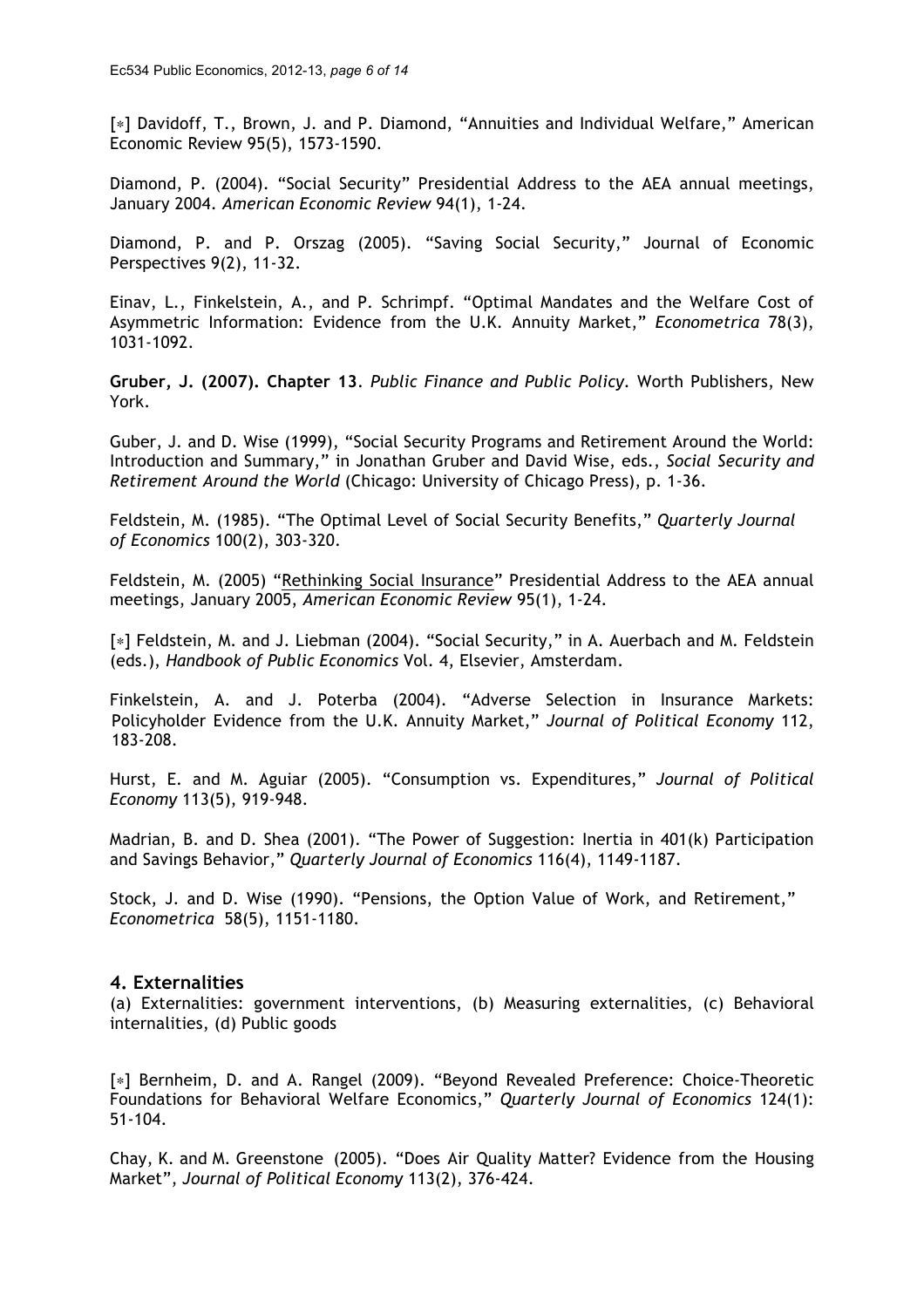Diamond, P. and J. Hausman (1994). "Contingent Valuation: Is Some Number Better than No Number?", *Journal of Economic Perspectives* 8, 45-64.

**Edlin, A. and P. Karaca-Mandic (2006).** "The Accident Externality from Driving," *Journal of Political Economy* 114(5), 2006.

Fullerton, D. and G. Metcalf (1997). "Environmental Taxes and the Double-Dividend Hypothesis: Did You Really Expect Something for Nothing?" NBER Working Paper 6199.

Glaeser, E. and E. Luttmer (2003). "The Misallocation of Housing Under Rent Control", *American Economic Review* 93(4), 1027-1046.

Goulder, L. (1995) "Environmental Taxation and the Double Dividend", *International Tax and Public Finance* 2(2), 157-183.

[\*] Gruber, J. and B. Koszegi (2001). "Is Addiction Rational? Theory and Evidence", *Quarterly Journal of Economics* 116(4), 1261-1305.

Salanie, B. (2003). Chapter 10. *The Economics of Taxation*, MIT Press, Cambridge.

Sandmo, A. (1975). "Optimal Taxation in the Presence of Externalities", *Swedish Journal of Economics* 77(1), 86-98.

Weitzman, M. (1974). "Prices vs. Quantities", *Review of Economic Studies* 41(4), 477-491.

#### **5. Dynamic Taxation and New Public Finance (Lecture in Lent Term)**

(a) Dynamic Mirrlees, (b) Capital Income, Wealth and Inheritance Taxes, (c) Disability Insurance, (d) Simple Tax Instruments

Atkinson, A.B. and J. Stiglitz (1976). "The design of tax structure: Direct versus indirect taxation," *Journal of Public Economics* 6, 55-75.

[∗] Banks J. and P. Diamond (2009). "The Base for Direct Taxation'," in The Mirrlees Review: Reforming the Tax System for the 21st Century, Oxford University Press.

Chamley, C. (1986). "Optimal Taxation of Capital Income in General Equilibrium with Infinite Lives," *Econometrica* 54, 607-622.

Diamond, P. and J. Mirrlees (1978). "A Model of Social Insurance with Variable Retirement," *Journal of Public Economics* 10, 295-336.

Diamond, P. and J. Spinnewijn (2011). "Capital Income Taxes with Heterogeneous Discount Rates," *American Economic Journal: Economic Policy* 3(4), 52-76.

Farhi, E. and I. Werning (2011). Insurance and Taxation over the Life-cycle. Mimeo.

Golosov, M., N. Kocherlakota and A. Tsyvinski (2003). "Optimal Indirect and Capital Taxation," *Review of Economic Studies* 70, 569-587.

[\*] Golosov, M. and A. Tsyvinski (2006). "Designing Optimal Disability Insurance: A Case for Asset Testing," *Journal of Political Economy* 114, 257-279.

[∗] Golosov, M., A. Tsyvinski and I. Werning (2006). "New Dynamic Public Finance: a User's Guide," NBER Macro Annual.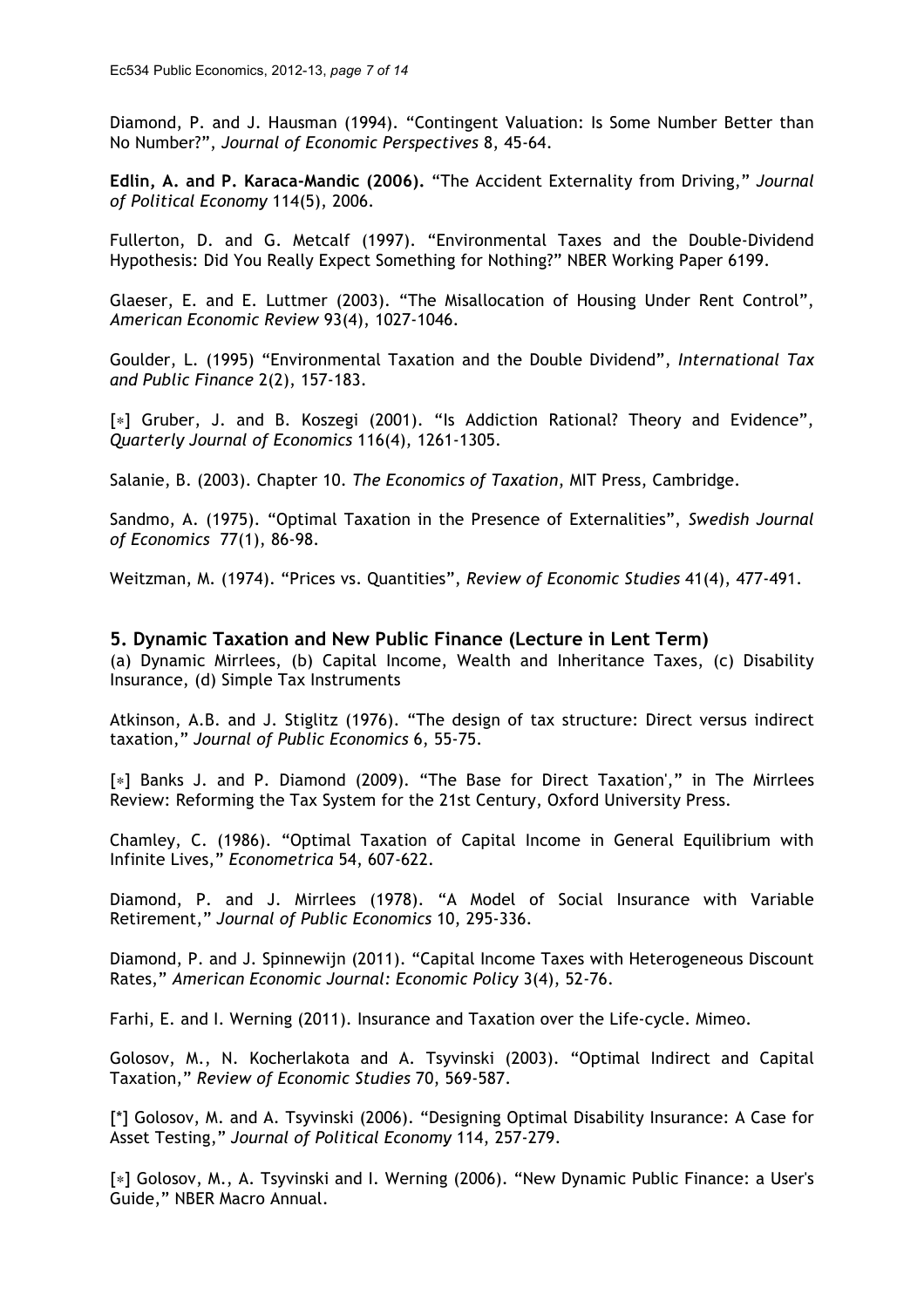Judd, K. (1985). "Redistributive Taxation in a Simple Perfect Foresight Model," *Journal of Public Economics* 28, 59-83.

Kocherlakota, N. (2010). New Dynamic Public Finance, Princeton University Press: Princeton.

Laroque, G. (2005). "Indirect Taxation is Superfluous under Separability and Taste Homogeneity: A Simple Proof," *Economic Letters* 87, 141-144.

[\*] Piketty, T. (2011). "On the Long-Run Evolution of Inheritance: France 1820-2050", *Quarterly Journal of Economics* 126(3), 1071-1131.

Piketty, T. and E. Saez (2003). "Income Inequality in the United States, 1913-1998," *Quarterly Journal of Economics* 118, 1-39.

Piketty, T. and E. Saez. (2011) "A Theory of Optimal Capital Taxation," preliminary mimeo.

Saez, E. (2002). "The Desirability of Commodity Taxation under Nonlinear Income Taxation and Heterogeneous Tastes," Journal of Public Economics, 83, 217-230.

Weinzierl, M. (2011). "The Surprising Power of Age-Dependent Taxes," Review of Economic Studies, forthcoming.

#### **Lectures 8-15: Camille Landais**

#### **1. Public Goods (2 lectures)**

(a) Samuelson Rule, Lindahl Pricing (b) Social Choice: Median Voter Theorem (c) Public Goods with Endogenous Private Provision (d) Public Goods with Distortionary Taxation (e) Empirical evidence on altruistic behaviors

Atkinson-Stiglitz, chapter 16-17

J.J. Laffont, chapter 2

J. Andreoni and A. A. Payne (2011). Crowding-Out charitable contributions in Canada: New knowledge from the north. NBER Working Paper 17635, National Bureau of Economic Research, Inc, 2011.

J. Andreoni, chapter forthcoming in vol.5 of *Handbook of public economics* http://elsa.berkeley.edu/%7Eburch/andreoni-presentation.pdf

[∗] J. Andreoni (1989). Giving with impure altruism: Applications to charity and ricardian equivalence. *Journal of Political Economy*, 97(6):1447–58.

D. Karlan, J. A. List, and E. Shafir (2011). Small matches and charitable giving: Evidence from a natural field experiment. *Journal of Public Economics*, 95(5):344–350, 2011.

S. DellaVigna, J. A. List, and U. Malmendier (2012). Testing for altruism and social pressure in charitable giving*. The Quarterly Journal of Economics*, 127(1):1–56.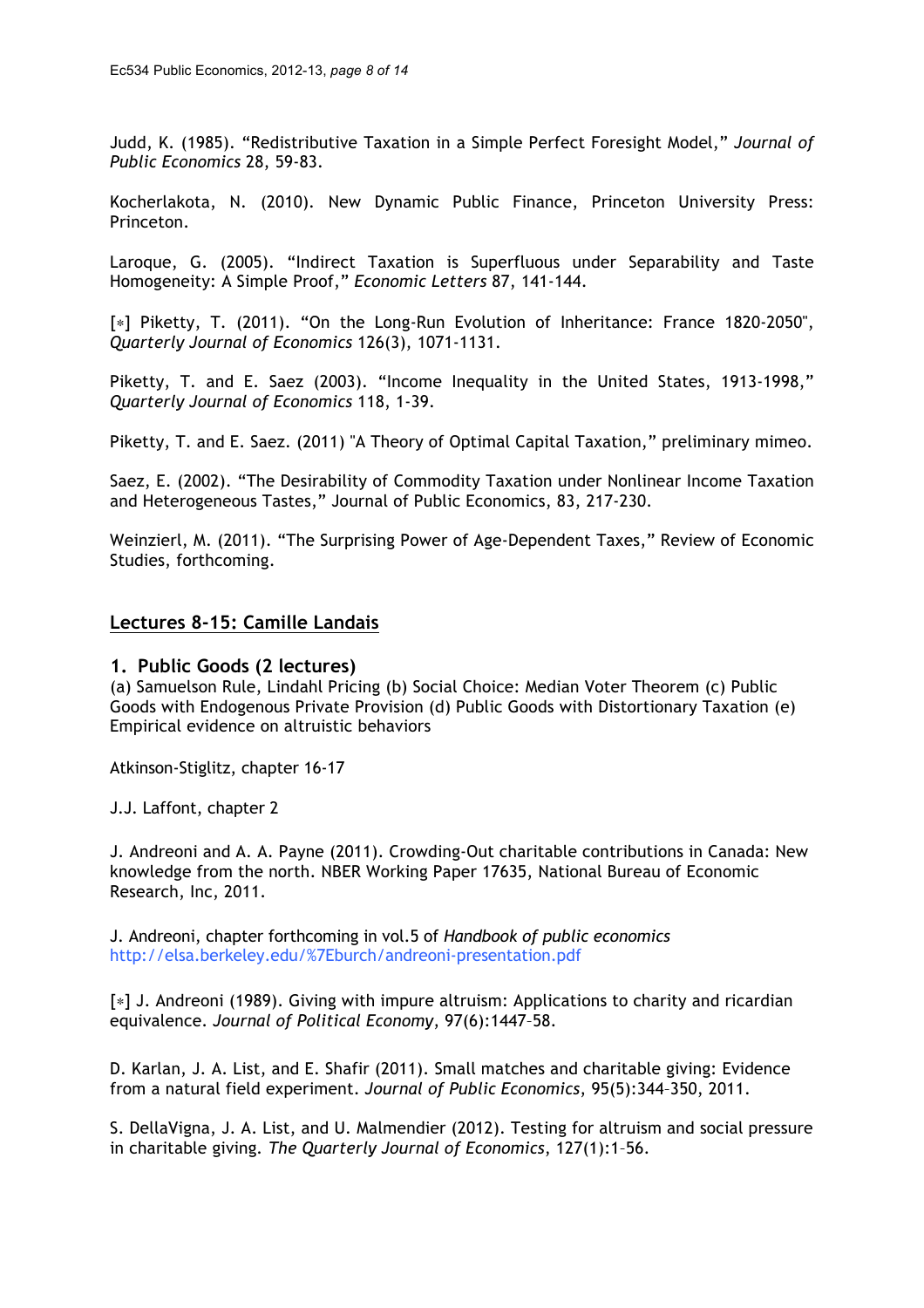A.B. Atkinson and N. H. Stern (1974). Pigou, taxation and public goods. *Review of Economic Studies*, 41(1):119–28.

E. Saez (2004). The optimal treatment of tax expenditures. *Journal of Public Economics*, 88(12):2657–2684.

P. Diamond (2006). Optimal tax treatment of private contributions for public goods with and without warm glow preferences. *Journal of Public Economics*, 90(4–5):897–919.

#### **2. Tax incidence (2 lectures)**

(a) Partial equilibrium analysis of incidence (b) Empirical applications (c) General equilibrium analysis and capitalization (d) Incidence of regulatory policies

[∗] **L. J. Kotlikoff and L. H. Summers** (1988). Tax incidence. *Handbook of public economics*, Elsevier.

Atkinson-Stiglitz, chapter 6-7

**R. Chetty, A. Looney, and K. Kroft** (2009). Salience and taxation: Theory and evidence. *American Economic Review*, 99(4):1145–1177.

D. Acemoglu and J. D. Angrist (2001). Consequences of employment protection? the case of the americans with disabilities act. *Journal of Political Economy*, 109(5):915–957.

A. J. Auerbach. Who bears the corporate tax? a review of what we know (2005). Working Paper 11686, National Bureau of Economic Research.

D. M. Cutler (1988). Tax reform and the stock market: An asset price approach*. American Economic Review*, 78(5):1107–17.

W. N. Evans, J. S. Ringel, and D. Stech (1999). Tobacco taxes and public policy to discourage smoking. *NBER chapters*, National Bureau of Economic Research, Inc,

A. C. Harberger (1962). The incidence of the corporation income tax*. Journal of Political Economy*, 70(3):215– 240

K. A. Hassett, A. Mathur, and G. E. Metcalf (2009). The incidence of a U.S. carbon tax: A lifetime and regional analysis. *The Energy Journal*, Volume 30(Number 2):155–178.

J. Hastings and E. Washington (2010). The first of the month effect: Consumer behavior and store responses. *American Economic Journal: Economic Policy*, 2(2):142–62, 2010.

L. Linden and J. E. Rockoff (2008). Estimates of the impact of crime risk on property values from Megan's laws. *American Economic Review*, 98(3):1103–1127.

J. Rothstein (2008). The unintended consequences of encouraging work: Tax incidence and the EITC. Working Paper 1049, Princeton University, Department of Economics, Center for Economic Policy Studies.

#### **3. Efficiency cost of taxation (1 lecture)**

(a) Recap on Marshallian surplus, EV and CV (b) Harberger formula (c) The pb of income effects (d) Sufficient statistics for deadweight loss analysis (e) Empirical applications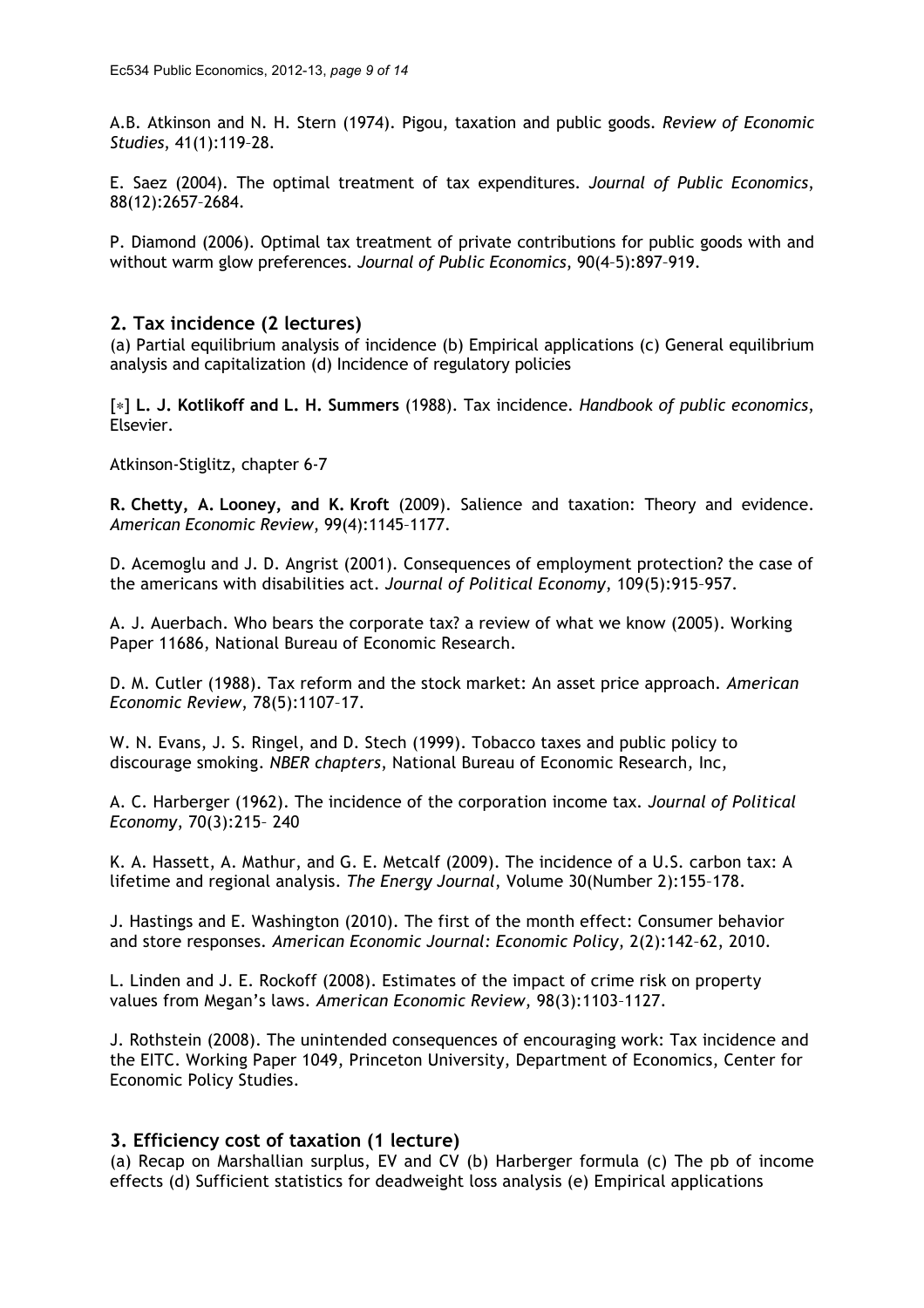Mas-Collel, chapter 3

**A. J. Auerbach and J. J. Hines** (2002). Taxation and economic efficiency. *Handbook of public economics*, Elsevier, 2002.

[∗] **R. Chetty** (2009). Sufficient statistics for welfare analysis: A bridge between structural and Reduced-Form methods. *Annual Review of Economics*, 1(1):451–488.

A. J. Auerbach (1985). The theory of excess burden and optimal taxation. *Handbook of public economics*, Elsevier.

C. L. Ballard, J. B. Shoven, and J. Whalley (1985). The welfare cost of distortions in the united states tax system: A general equilibrium approach. NBER Working Paper 1043, National Bureau of Economic Research, Inc.

J. S. Chipman and J. C. Moore (1980). Compensating variation, consumer's surplus, and welfare*. The American Economic Review*, 70(5):933–949.

L. H. Goulder and R. C. Williams (2003). The substantial bias from ignoring general equilibrium effects in estimating excess burden, and a practical solution. *Journal of Political Economy*, 111(4):898–927.

J. A. Hausman (1981). Exact consumer's surplus and deadweight loss. *American Economic Review*, 71(4):662– 76.

J. B. Shoven and J. Whalley (1972). A general equilibrium calculation of the effects of differential taxation of income from capital in the U.S. *Journal of Public Economics*, 1(3- 4):281–321.

J. Marion and E. Muehlegger (1988). Measuring illegal activity and the effects of regulatory innovation: Tax evasion and the dyeing of untaxed diesel. *Journal of Political Economy*, 116(4):633–666.

## **4. Taxes, Transfers, and Labor Supply: Basic Theory and Empirical Applications (2 lectures)**

(a) Theoretical models of labor supply. (b) Early empirical work on labor supply. (c) Natural experiments and early difference-in-differences studies (d) Structural estimation methods (e) Intensive and extensive margins (f) Migration responses

Blundell, R., A. Duncan, and C. Meghir (1998). "Estimating Labor Supply Responses Using Tax Reforms." *Econometrica* 66, 827-862.

**Blundell, R. and T. MaCurdy (1999).** "Labor Supply: A Review of Alternative Approaches," in O. Ashenfelter and D. Card (eds.), *Handbook of Labor Economics* vol. 3A, Elsevier, Amsterdam.

**Eissa, N. (1995).** "Taxation and Labor Supply of Married Women: The Tax Reform Act of 1986 as a Natural Experiment." NBER Working Paper No. 5023.

**Eissa, N. and J. Liebman (1996).** "Labor Supply Response to the Earned Income Tax Credit." *Quarterly Journal of Economics* 61, 605-37.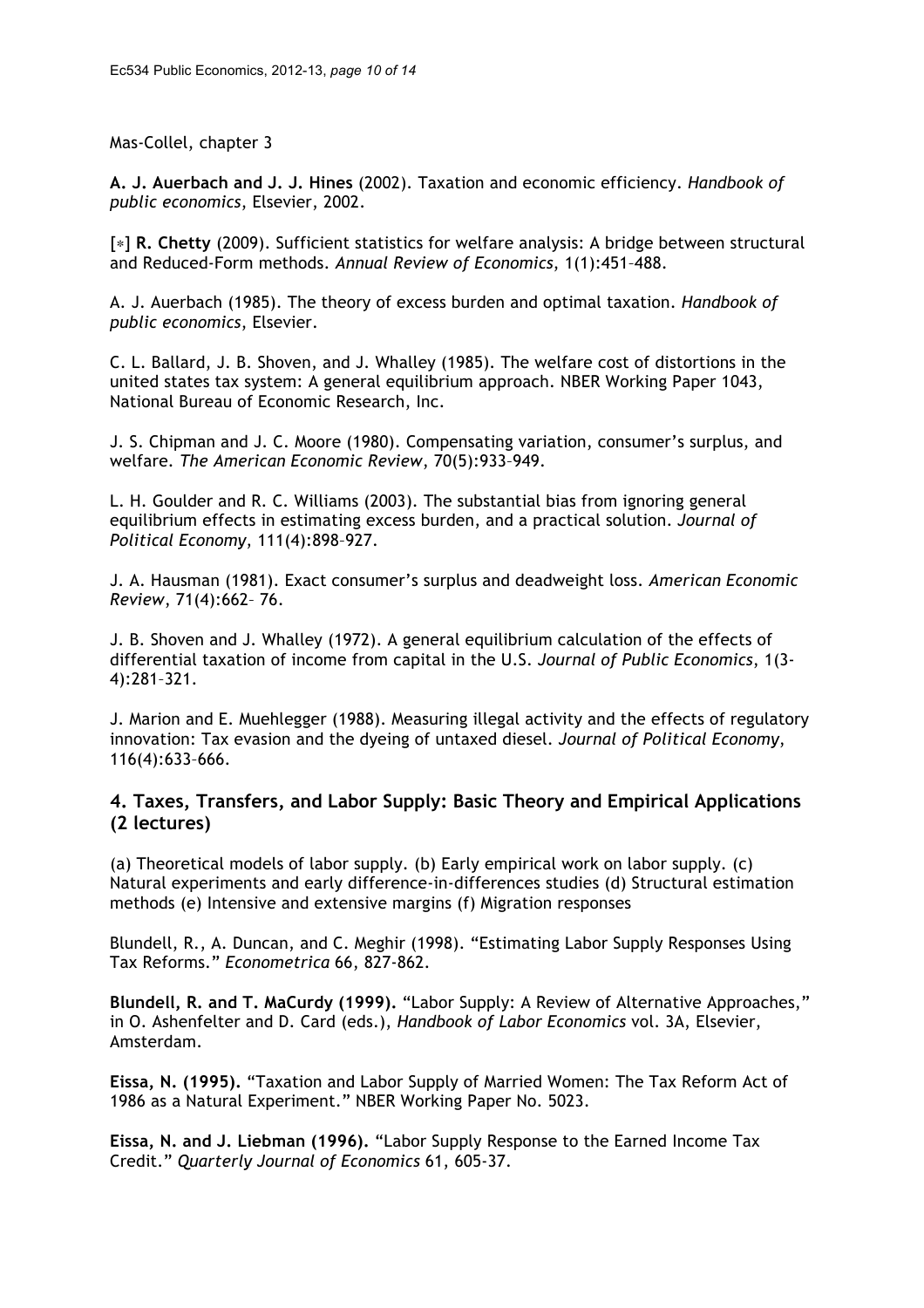Heckman, J.J. (1993). "What Has Been Learned About Labor Supply in the Past Twenty Years?" *American Economic Review Papers and Proceedings* 83, 116-121.

Meghir, C. and D. Phillips (2010). "Labour Supply and Taxes," chapter 3 in Dimensions of Tax Design: the Mirrlees Review, Oxford University Press, Oxford.

[∗] Meyer, B. and D. Rosenbaum (2001). "Welfare, the Earned Income Tax Credit, and the Labor Supply of Single Mothers." *Quarterly Journal of Economics* 66, 1063-1114.

[∗] Kleven, H. J., C. Landais, and E. Saez (2012). "Taxation and International Migration of Superstars: Evidence from the European Football Market." NBER Working Paper 16545.

T. E. MaCurdy (1981). An empirical model of labor supply in a Life-Cycle setting. *Journal of Political Economy*, 89(6):1059–85.

R. Blundell, A. Bozio, and G. Laroque (2011). Extensive and intensive margins of labour supply: working hours in the US, UK and france. *IFS Working Paper* W11/01.

## **Lectures 1-6: Henrik Kleven**

#### **1. Taxation and Labor Supply: Recent Developments**

(a) The identification revolution, the graphical revolution, and the use of large administrative datasets. (b) Recent quasi-experimental applications: sophisticated difference-in-differences approaches, bunching at kinks and notches, regression discontinuity design. (c) Short-run vs. long-run elasticities and optimization frictions.

[∗] Chetty, R. (2011). "Bounds on Elasticities with Optimization Frictions: A Synthesis of Micro and Macro Evidence on Labor Supply." NBER Working Paper 15616. http://obs.rc.fas.harvard.edu/chetty/bounds\_opt.pdf

**Chetty, R., J. Friedman, T. Olsen, and L. Pistaferri (2011).** "Adjustment Costs, Firm Responses, and Micro vs. Macro Labor Supply Elasticities: Evidence from Danish Tax Records." *Quarterly Journal of Economics* 126, 749-804.

**Saez, E. (2010).** "Do Taxpayers Bunch at Kink Points?" *American Economic Journal: Economic Policy* 2, 180-212.

Saez, E., M. Matsaganis, and P. Tsakloglou (2011). "Earnings Determination and Taxes: Evidence from a Cohort Based Payroll Tax Reform in Greece" Forthcoming *Quarterly Journal of Economics*. http://elsa.berkeley.edu/~saez/saez-matsaganis-tsakloglouJune11greecetax.pdf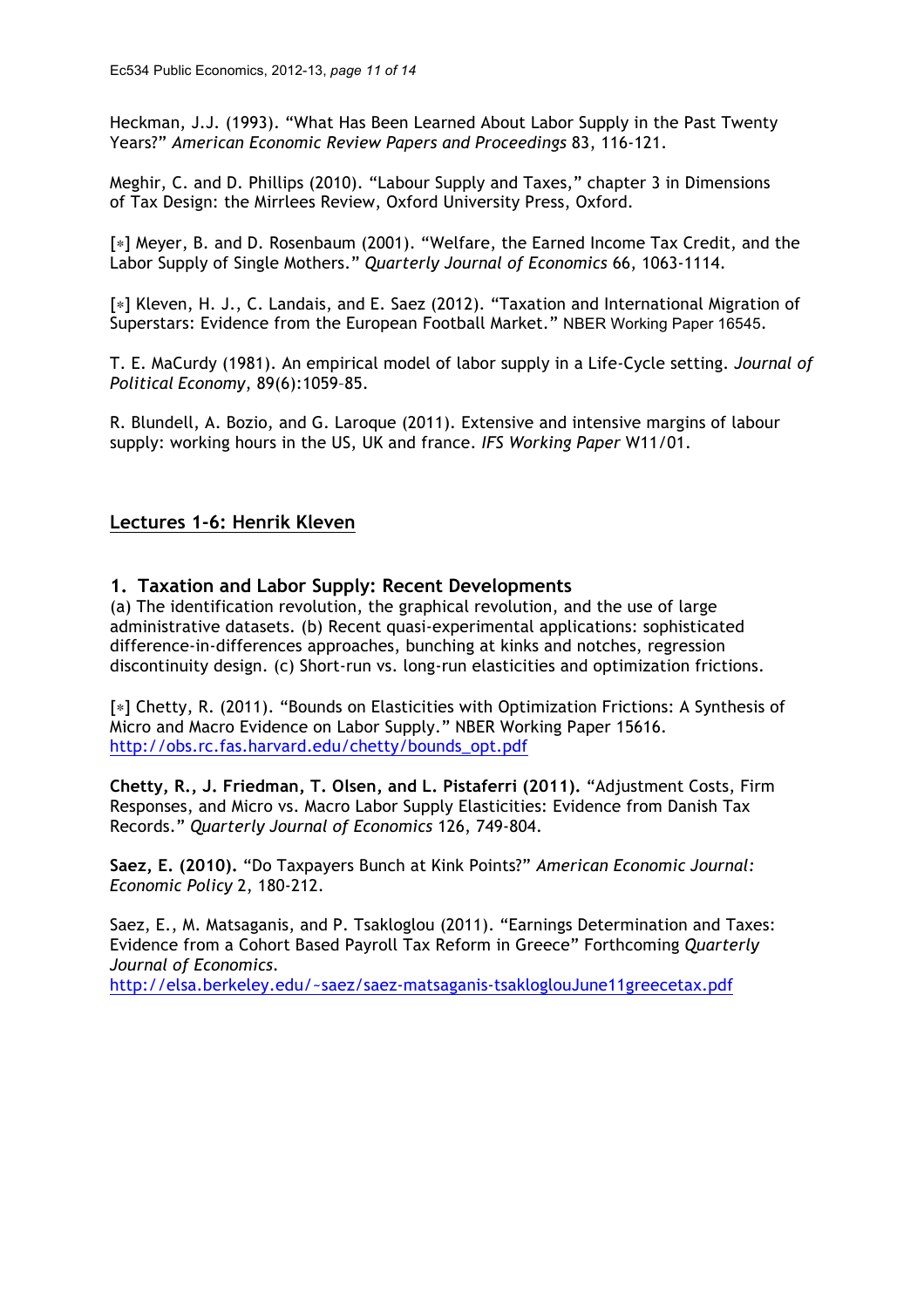## **3. Taxable Income Responses, Tax Avoidance and Tax Evasion**

(a) The long-run evolution of top income shares and top marginal tax rates. (b) The elasticity of taxable income: concept, policy relevance, and empirical evidence. (c) Tax evasion and tax enforcement: theory and evidence.

Andreoni, J., B. Erard, and J. Feinstein (1998). "Tax Compliance." *Journal of Economic Literature* 36, 818-860.

[∗] Brewer, M., E. Saez, and A. Shephard (2010). "Means Testing and Tax Rates on Earnings," chapter 2 in *Dimensions of Tax Design: the Mirrlees Review*, Oxford University Press, Oxford. http://www.ifs.org.uk/mirrleesreview/dimensions/ch2.pdf

**Feldstein, M. (1995).** "The Effect of Marginal Tax Rates on Taxable Income: A Panel Study of the 1986 Tax Reform Act." *Journal of Political Economy* 103, 551-572.

[∗] Goolsbee, A. (2000). "What Happens When You Tax the Rich? Evidence from Executive Compensation." *Journal of Political Economy* 108, 352-378.

[∗] Gruber, J. and E. Saez (2002). "The Elasticity of Taxable Income: Evidence and Implications." *Journal of Public Economics* 84, 1-32.

[∗] Kleven, H. J. and E. A. Schultz (2011). "Estimating Taxable Income Responses using Danish Tax Reforms." LSE Working Paper, August 2011. http://personal.lse.ac.uk/kleven/Downloads/MyPapers/WorkingPapers/klevenschultz\_aug2011.pdf

**Kleven, H. J., M. Knudsen, C. T. Kreiner, S. Pedersen, and E. Saez (2011).** "Unwilling or Unable to Cheat? Evidence from a Tax Audit Experiment in Denmark." *Econometrica* 79, 651-692.

Kopczuk, W. (2005). "Tax Bases, Tax Rates, and the Elasticity of Reported Income." *Journal of Public Economics* 89, 2093-2119.

**Saez, E., J. Slemrod, and S. Giertz (2010).** "The Elasticity of Taxable Income with Respect to Marginal Tax Rates: A Critical Review." Forthcoming *Journal of Economic Literature*. http://elsa.berkeley.edu/~saez/saez-slemrod-giertzJEL10final.pdf

Slemrod, J. (2007). "Cheating Ourselves: The Economics of Tax Evasion." *Journal of Economic Perspectives* 21, Winter, 25-48.

Slemrod, J. and S. Yitzhaki (2002). "Tax Avoidance, Evasion and Administration," in A. Auerbach and M. Feldstein (eds.), *Handbook of Public Economics* Vol. 3, Elsevier, Amsterdam.

#### **4. Optimal Commodity Taxation and Production Efficiency**

(a) The theory of optimal commodity taxation: Ramsey and beyond. (b) The production efficiency theorem and implications.

Ahmad, E. and N. Stern (1984). "The Theory of Reform and Indian Indirect Taxes." *Journal of Public Economics* 25, 259-298.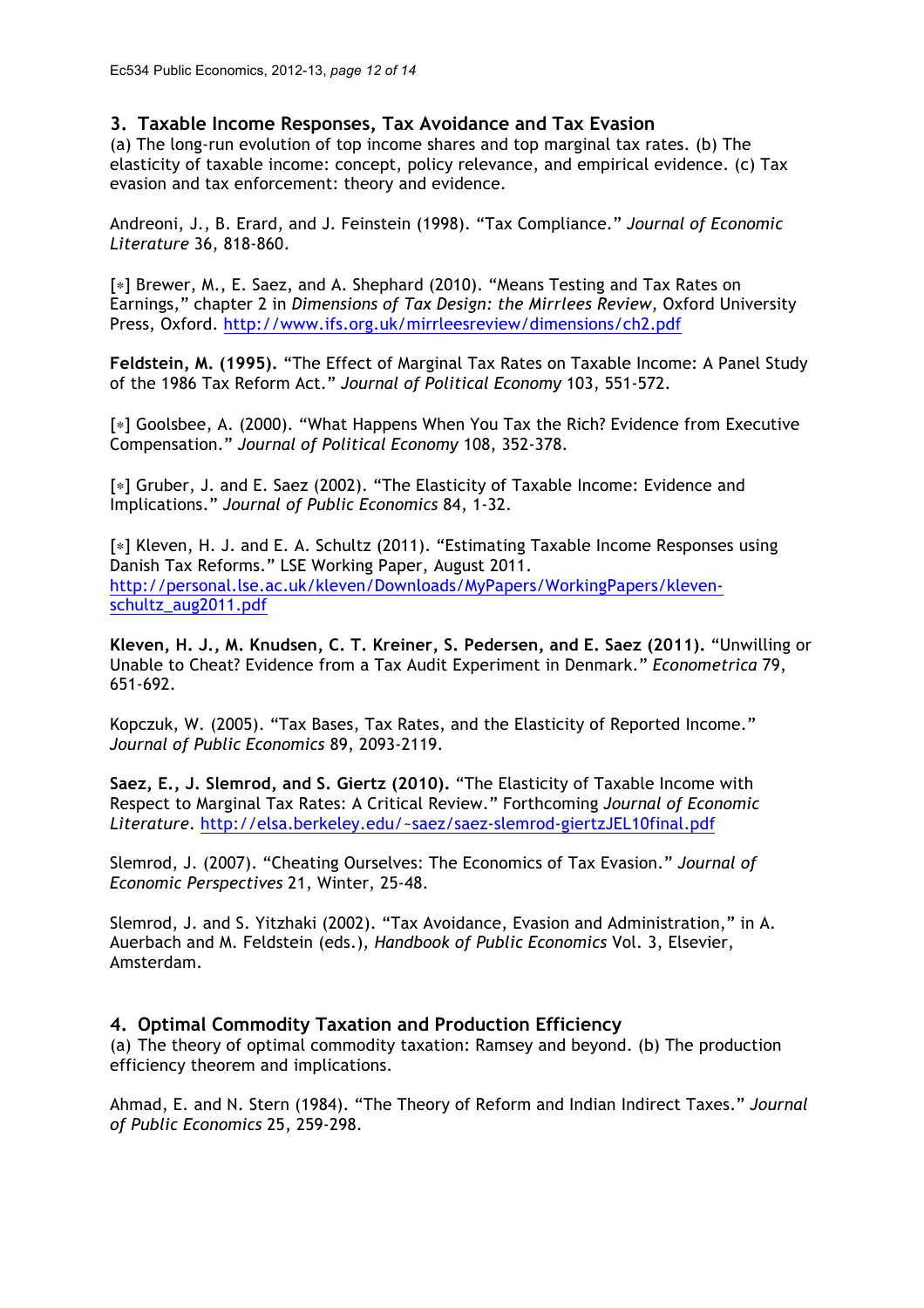**Auerbach, A. (1985).** "The Theory of Excess Burden and Optimal Taxation," in A. Auerbach and M. Feldstein (eds.), *Handbook of Public Economics* vol. 1, Elsevier, Amsterdam.

Crawford, I., M. Keen, and S. Smith (2010). "Value-Added Tax and Excises," chapter 4 in *Dimensions of Tax Design: the Mirrlees Review*, Oxford University Press, Oxford. http://www.ifs.org.uk/mirrleesreview/dimensions/ch4.pdf

Deaton, A. (1981). "Optimal Taxes and the Structure of Preferences." *Econometrica* 49, 1245-1260.

Deaton, A. (1987). "Econometric Issues in Tax Design for Developing Countries," in D. Newbery and N. Stern (eds.), *The Theory of Taxation in Developing Countries*, Oxford University Press, New York.

[∗] Diamond, P. (1975). "A Many-Person Ramsey Tax Rule." *Journal of Public Economics* 4, 335-342.

[∗] Diamond, P.A. and J.A. Mirrlees (1971). "Optimal Taxation and Public Production, Part I: Production Efficiency, Part II: Tax Rules." *American Economic Review* 61, 8-27, 261-278.

Kleven, H.J. (2004). "Optimum Taxation and the Allocation of Time." *Journal of Public Economics* 88, 545-557.

**Salanié, B. (2003). Chapter 3** in *The Economics of Taxation*, MIT Press, Cambridge.

#### **5. Optimal Income Taxation**

(a) The theory of optimal nonlinear income taxation: Mirrlees and beyond. (b) Income versus commodity taxation: Atkinson-Stiglitz theorem and an application to capital income taxation.

Atkinson, A. and J. Stiglitz (1976). "The design of tax structure: Direct versus indirect taxation." *Journal of Public Economics* 6, 55-75.

[∗] Brewer, M., E. Saez, and A. Shephard (2010). "Means Testing and Tax Rates on Earnings," chapter 2 in *Dimensions of Tax Design: the Mirrlees Review*, Oxford University Press, Oxford. http://www.ifs.org.uk/mirrleesreview/dimensions/ch2.pdf

**Diamond, P. (1998).** "Optimal Income Taxation: An Example with a U-Shaped Pattern of Optimal Marginal Tax Rates." *American Economic Review* 88, 83-95.

Kaplow, L. (2006). "On the Undesirability of Commodity Taxation Even When Income Taxation is Not Optimal." *Journal of Public Economics* 90, 1235-1250.

Kleven, H., C. Kreiner, and E. Saez (2009). "The Optimal Income Taxation of Couples." *Econometrica* 77, 537-560. A longer version available as CESifo Working Paper 2092, September 2007.

[∗] Laroque, G. (2005). "Indirect taxation is superfluous under separability and taste homogeneity: A simple proof." *Economic Letters* 87, 141-144.

[∗] Mirrlees, J. (1971). "An Exploration in the Theory of Optimal Income Taxation." *Review of Economic Studies* 38, 175-208.